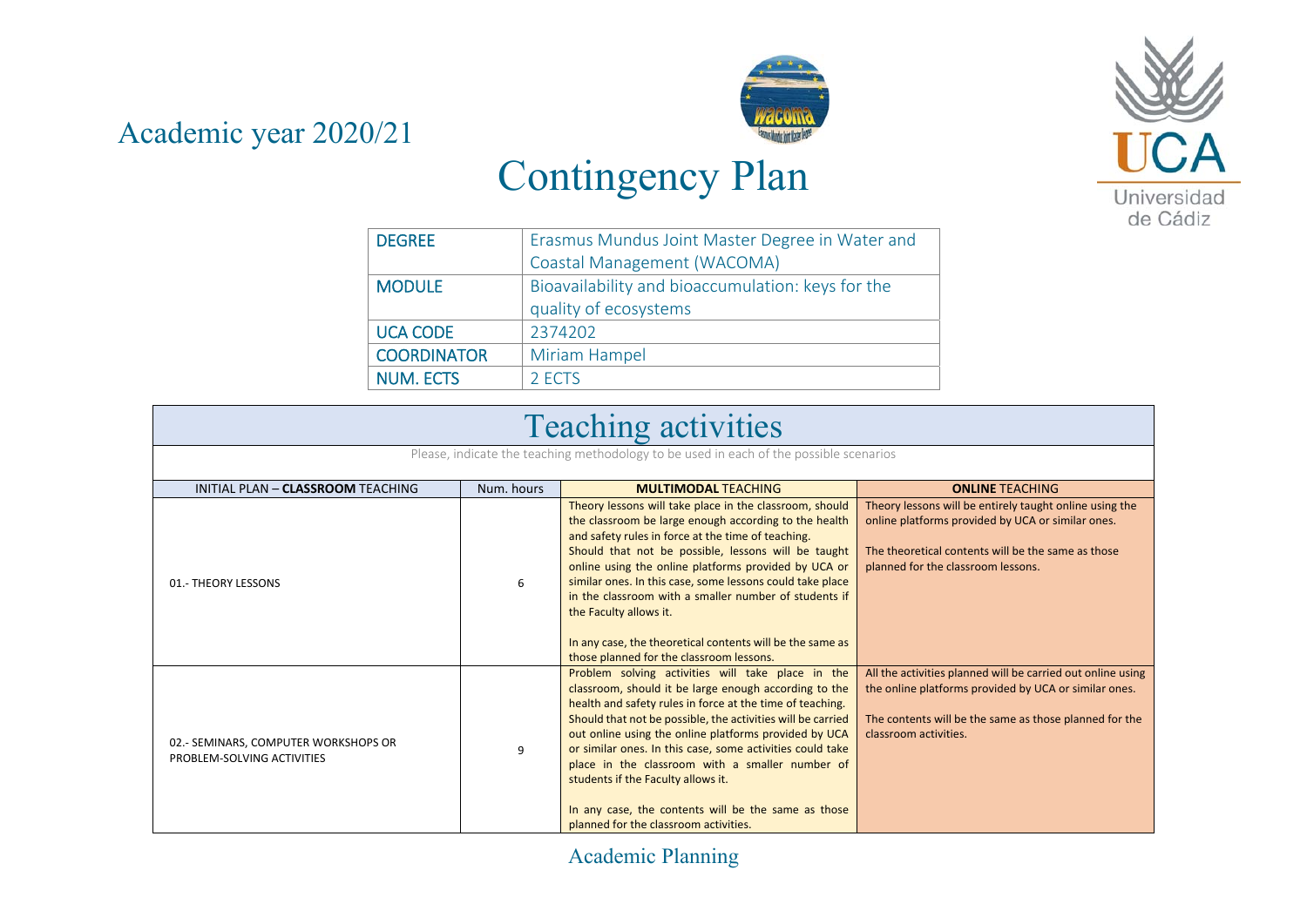



| 04.- LABORATORY LESSONS                                    | 0  |                                                                                                                                                                                                                                                                                                                                           |                                                                                                                                                                                                              |                  |
|------------------------------------------------------------|----|-------------------------------------------------------------------------------------------------------------------------------------------------------------------------------------------------------------------------------------------------------------------------------------------------------------------------------------------|--------------------------------------------------------------------------------------------------------------------------------------------------------------------------------------------------------------|------------------|
| 10.-OTHER LEARNING ACTIVITIES (STUDENT'S PRIVATE<br>STUDY) | 35 | As initially planned                                                                                                                                                                                                                                                                                                                      | As initially planned                                                                                                                                                                                         | ersidad<br>Cádiz |
| <b>11.- STUDENT'S TUTORING</b>                             |    | Student's questions and doubts will be addressed<br>during the lessons, seminars, etc. Should the teaching<br>take place online, the students will be able to ask<br>questions through online chats made available during<br>the lessons.<br>Besides, students will be able to ask questions using the<br>Virtual Campus email, as usual. | The students will be able to ask questions through<br>online chats made available during the online lessons.<br>Besides, students will be able to ask questions using the<br>Virtual Campus email, as usual. |                  |
| 12. EVALUATION ACTIVITIES                                  |    | See table below                                                                                                                                                                                                                                                                                                                           | See table below                                                                                                                                                                                              |                  |

## Evaluation system

| INITIAL PLAN - CLASSROOM TEACHING                                                                                                     | Weighing | <b>MULTIMODAL TEACHING</b>                                                                                                                                                                                                                                                                                                                                                                                                                                                                                                                                                                                   | Weighing | <b>ONLINE TEACHING</b>                                                                                                                                                                                                                                                                                                                                                                        | Weighing |
|---------------------------------------------------------------------------------------------------------------------------------------|----------|--------------------------------------------------------------------------------------------------------------------------------------------------------------------------------------------------------------------------------------------------------------------------------------------------------------------------------------------------------------------------------------------------------------------------------------------------------------------------------------------------------------------------------------------------------------------------------------------------------------|----------|-----------------------------------------------------------------------------------------------------------------------------------------------------------------------------------------------------------------------------------------------------------------------------------------------------------------------------------------------------------------------------------------------|----------|
| 01 - EXAM                                                                                                                             |          |                                                                                                                                                                                                                                                                                                                                                                                                                                                                                                                                                                                                              |          |                                                                                                                                                                                                                                                                                                                                                                                               |          |
| 02 - LABORATORY/ COMPUTER WORKSHOP REPORT/<br>PROBLEM-SOLVING ACTIVITIES                                                              | 80%      | The evaluation tests will be<br>developed according to the<br>teaching planning, in which the<br>weeks of tests of the subjects are<br>distributed throughout the<br>course.<br>Evaluation will be face-to-face<br>with exposition of the performed<br>exercise, provided that the<br>capacity of the classroom and the<br>safety and hygiene standards in<br>force allow it. Otherwise, the<br>tools available on the Virtual<br>Campus or other platforms<br>supported by the University will<br>be used, prioritizing the delivery<br>of PPT presentation files,<br>animated and explained in<br>writing. | 90%      | The evaluation tests will be<br>developed according to the<br>teaching planning, in which the<br>weeks of tests of the subjects are<br>distributed throughout the<br>course:<br>The tools available on the Virtual<br>Campus or other platforms<br>supported by the University will<br>be used, prioritizing the delivery<br>of PPT presentation files,<br>animated and explained in writing. | 90%      |
| 03 - ASSISTANCE AND PARTICIPATION IN THEORETICAL<br>AND PRACTICAL CLASSES, SEMINARS, TUTORIALS AND<br>OTHER COMPLEMENTARY ACTIVITIES. | 20%      | Interaction with students through<br>the tools available on the Virtual<br>Campus or other platforms                                                                                                                                                                                                                                                                                                                                                                                                                                                                                                         | 10%      | The students will deliver a<br>dissertation through the Virtual<br>Campus, as initially planned.                                                                                                                                                                                                                                                                                              | 10%      |

Academic Planning